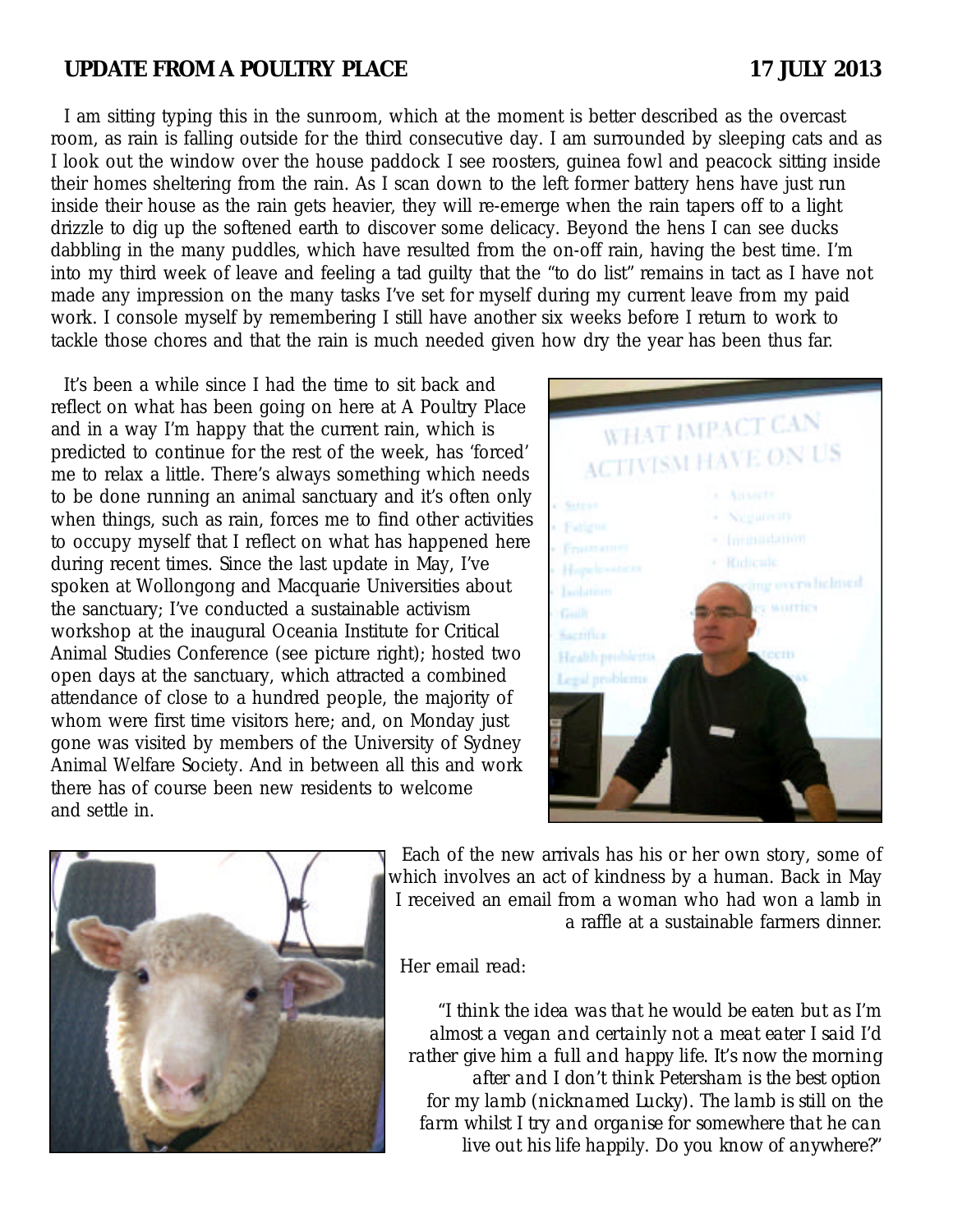Without hesitation I said Lucky could come join the woollies in residence here. When I went and collected Lucky the farmer was amused by the outcome of his donation to the raffle and even more so when I asked him to help me put Lucky on the back seat of the car for the trip home. On the way home Lucky (pictured on previous page) managed to amuse some passing motorists as it's not everyday you see a sheep lounging in the back seat of a car. Unfortunately given he didn't have human contact when he was a tiny bub, like most of the other sheep here, Lucky is a little stand-offish with me but I can genuinely say that as he sees the others come running towards me each time I enter the sheep paddock he is beginning to trust me more.

Another amazing effort was an activist who drove four bantam roosters to safety here from Victoria. It is the second time this guy has made the trek, which involves a six-hour each-way drive, to give some roosters (who in my humble opinion seem to be amongst the most disliked animals on the earth) a second chance at life. These guys had been handed over to a local vet to be euthanased because they were roosters and of "no value". Thankfully the activist was alerted to their plight and began finding safe refuge for these guys.

Another rooster tale. I was also contacted by a young mum who, as a school holiday activity for her kids, had taken in a dozen fertile eggs from a hatching project organisation. Eleven eggs hatched and as the chicks began to mature it was obvious that some were roosters.

She emailed me:

*"The lady who does the program said she would come back when the chicks are 5-6 weeks old and take the roosters to a new home. I contacted her yesterday to ask where the roosters would go and she told me they would probably end up as dinner. My family and I are heart broken as we have become really attached to all our chicks, they have names and are constantly cuddled, they have become really affectionate. I am desperately trying to find a good home for them to live their lives happily. If I am not able to find a home would you be able to take them? We are happy to make donations whenever we can to help out."*

By her experience this woman has now learnt what really goes on in these schemes and is now an advocate against them. The four young roosters (pictured right) I took in from this family are now settling into life here.

I enjoyed another little victory over hatching projects last week when I was able to offer refuge to four large roosters - a father and his three sons (pictured right) from a local high school. I was originally asked to just take in the sons but managed to talk the teacher, who contacted me, into handing over all the roosters. The adoption means that one local high school will no longer be producing chicks. It is a small victory but a win nevertheless!

Circumstances also meant that I was able to help out a fellow activist, who because of her stance against pro-developers and support for protection of local environmental zoning in the town where she



lives was ordered by her council to "get rid" of the 11 roosters from various hatching projects she had given refuge to on her property because of complaints from a neighbour (who is the developer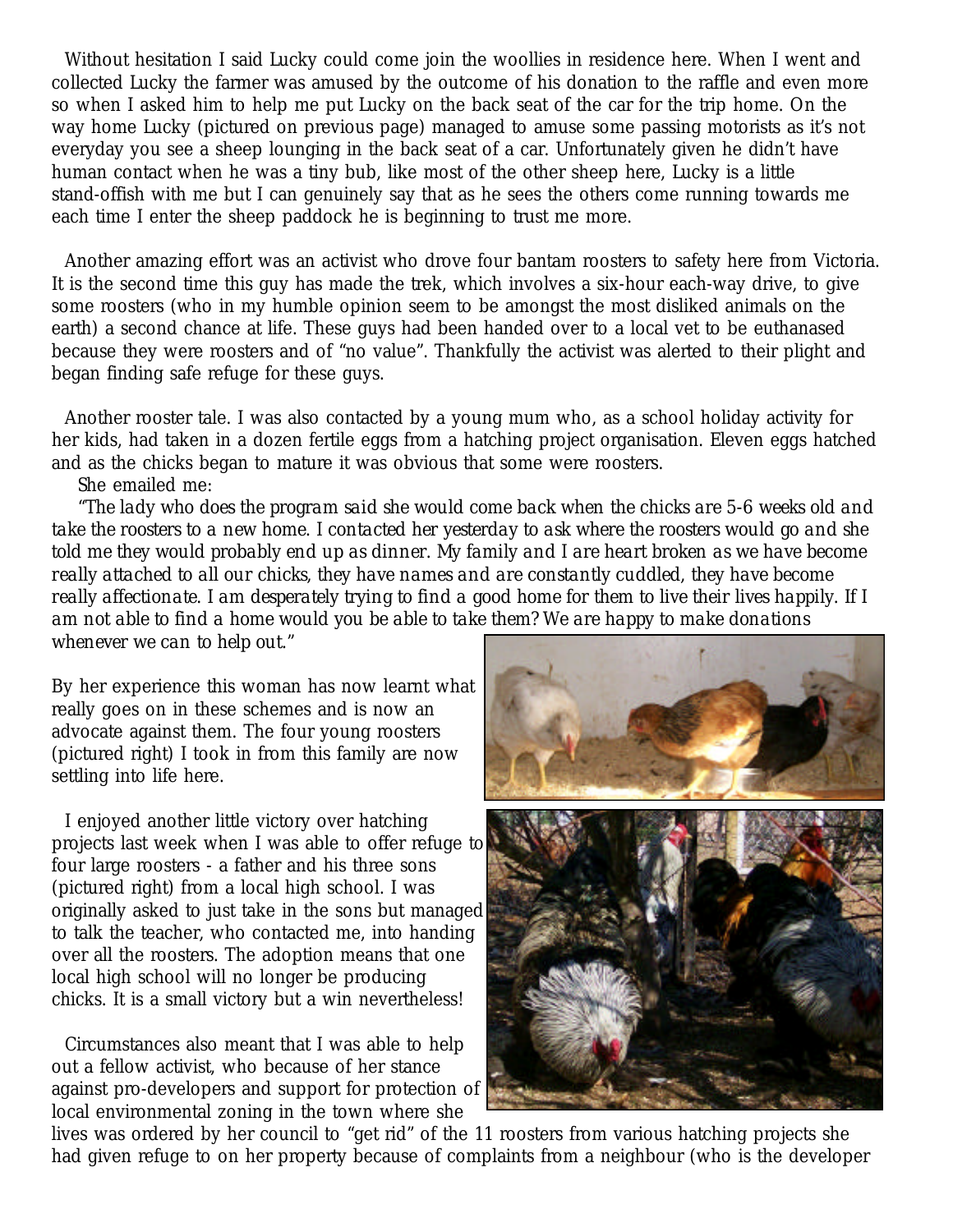she just happens to be opposing). Her request came at the right time as I had just integrated some other roosters, which meant I had an empty shed which these guys could claim as their new home. Having just written and re-read this, I again realise that there will eventually become a time when there will be no more room here at A Poultry Place to offer sanctuary for roosters and I can't help but wonder what will then happen in situations such as those just recounted. One of the jobs I have to do in the next few weeks is the construction of a new rooster area up in the section of the sanctuary I refer to as Roosterville. It basically involves rebuilding a shed, which has been donated, and constructing a predator-proof fenced area around it. It will mean I won't have to face the ultimate reality of the rooster situation for a little while yet. Again I encourage everyone to speak out about hatching projects and to discourage family, friends and colleagues from participating in such schemes. Feel free to email me directly if you want resources and information about how to go about this.



Speaking of hatching projects seven muscovy ducklings arrived here from "an accidental hatching". I'm not quite sure how one has "an accidental hatching" given that it would involve either a duck sitting on fertile eggs for a few weeks, or a human putting fertile eggs into an incubator, but I have heard so many stories over the years nothing surprises me anymore.

These seven little ones were 'adopted' by some pekin ducks, who arrived around the same time, having been dumped on Sydney waterways. On the weekend just gone all have been integrated with the larger flock of pekins already here and all are getting along swimmingly. It is actually this flock of ducks I am currently watching enjoying the puddles.

Another new comer is a free loader, one of those who comes and goes as they please. One evening, a few weeks back, I saw an owl sitting on the roof of my house, it was my first sighting of an owl here. A few mornings ago I was outside in the early hours when it was still very dark and had the experience of seeing the owl swooping down from the trees obviously after something he/she had spied in the dead of night. The knowledge of yet more wildlife who are comfortable calling A Poultry Place home pleases me. It is an honour to know the environment I have created is helping some of the locals continue to exist.

Earlier this month I was pleased that the Australian Competition and Consumer Commission (ACCC) confirmed what most logical, rational people already know — that chickens kept in sheds are not free to roam!

The Federal Court found Baiada Poultry and Bartter Enterprises, the processers and suppliers of Steggles branded chicken products, engaged in false, misleading and deceptive conduct in describing on product packaging and in advertising that its meat chickens were 'free to roam' in large barns. The Australian Chicken Meat Federation, the peak industry body for Australia's chicken meat industry, was also found to have engaged in false, misleading and deceptive